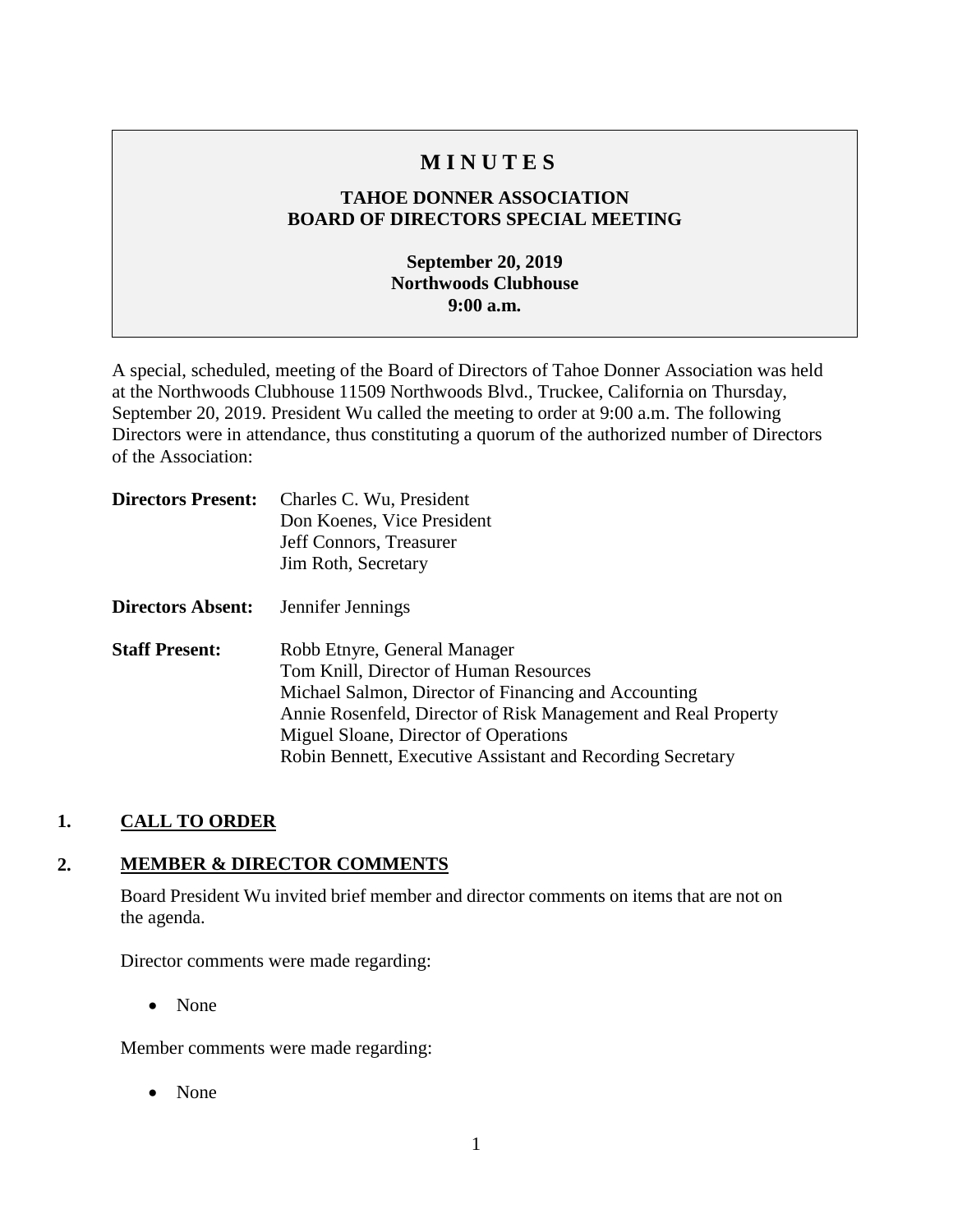Members may submit additional comments by email to the Board of Directors at [board@tahoedonner.com.](mailto:board@tahoedonner.com) (Members are recognized to comment on agenda items as they occur).

### **3. ACTION: MERGE THE EQUIPMENT AND DEVELOPMENT FUND** (Board of Directors)

The Board of Directors discussed merging the two funds together.

After discussion Director Connors moved and Director Wu seconded to approve the merge of the equipment and development fund.

Motion died

Director Koenes moved to defer the merge to the next meeting, Motion passed: 4-0

Director Koenes mentioned he would be declined to vote on this now until we have legal review or further research and table this to a later date.

Director Roth asked what the reason was to combine the two funds. Director Connors stated that he sees the two funds as unnecessary accounting and bureaucracy. Requires more accounting and approval of the funds.

General Manager, Robb Etnyre stated that merging the two funds gives management less flexibility for purchases of new equipment. Less transparency to the membership.

Director Roth stated that in the last meeting he asked for more time and he hasn't had time to research. He would vote no or table for later.

Director Connors said the word transparency is going to be used a lot today and there will be a lot of discussion.

Director Wu asked how large the new equipment fund was last year, Michael Salmon, stated that the contingency fund was \$70k and we still have a large contingency.

The fund balance would be approx. the same to \$65k and continue to let the contingency build up.

## **4. DISCUSSION: 2020 BUDGET WORKSHOP WITH FINANCE AND GENERAL PLAN COMMITTEES**

(Michael Salmon, Director of Finance & Accounting)

The Board of Directors discussed the following items during the 2020 Budget Workshop with the Finance and General Plan Committees: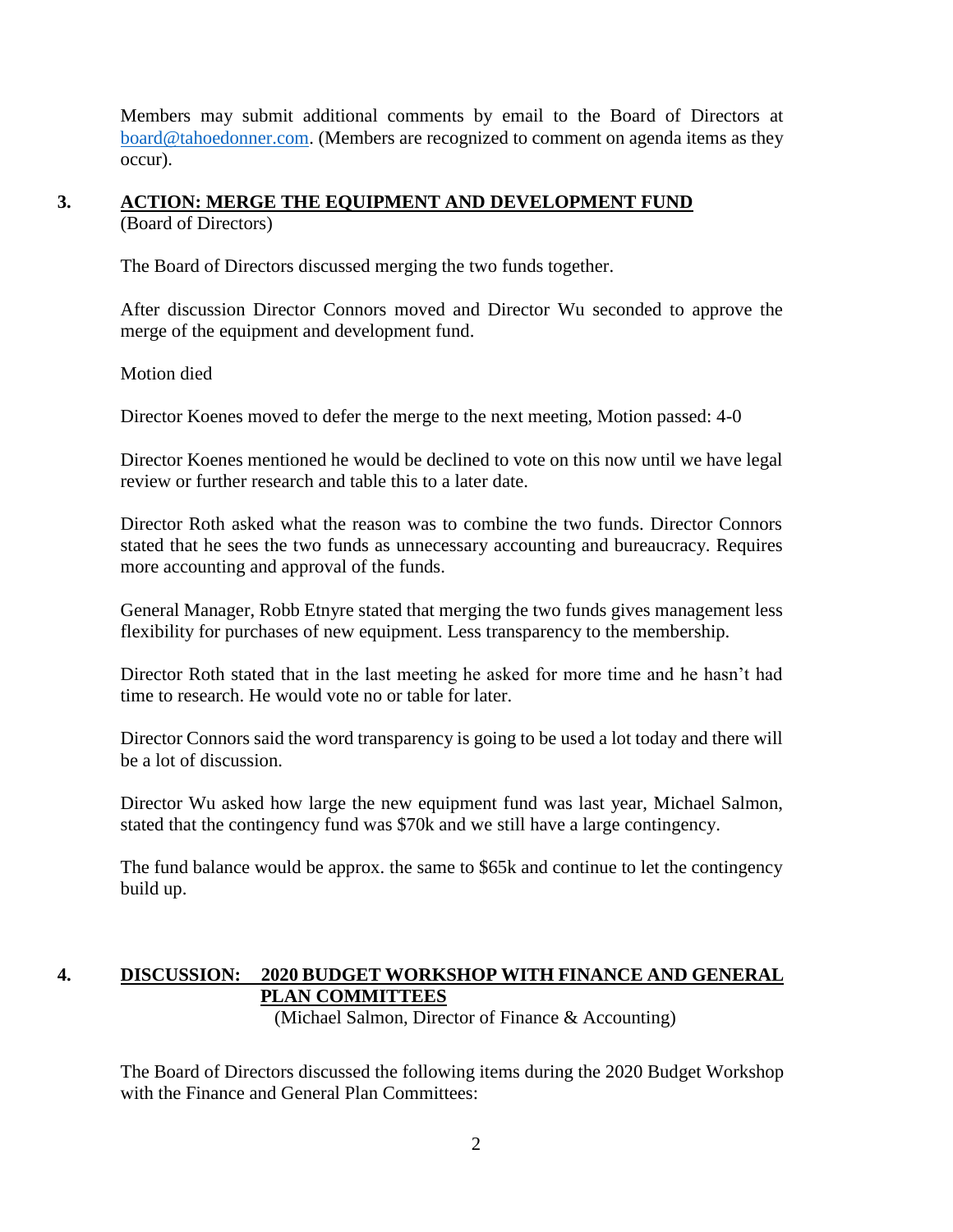- Overview of Current Draft Recommended 2020 Budget and changes since the September 12 workshop
- Capital Funds Review

## **5. BREAK- taken at 10:30**

## **The Board of Directors reconvened at 10:44**

## **6. DISCUSSION: 2020 BUDGET WORKSHOP WITH FINANCE AND GENERAL PLAN COMMITTEES**

(Michael Salmon, Director of Finance & Accounting)

The Board of Directors continued the discussion of the following items during the 2020 Budget Workshop with the Finance and General Plan Committees:

After discussion on the amenity fees, Director Wu moved to increase the day use fee by  $$1.00$  in each category Director Koenes seconded. Motion passed:  $3 - 1$ Director Roth: No Director Jennings: Absent

- Operating Fund
- Discussion of Budget Draft Changes

Mike to put together some bullet take a ways and route around to the committee to review before the next meeting.

There was Board consensus to continue open session discussion regarding the budget after executive session.

Discussion after executive session: NOR, capital funds, consolidating financial reports,

## **7. LUNCH**

The Board of Directors adjourned for lunch at 12:45 p.m.

### **8. EXECUTIVE SESSION (closed to members)**

The Board of Directors reconvened to Executive Session at 1:20 p.m.

The Board of Directors adjourned executive session and reconvened to open session at 2:54 p.m.

## **9. ADJOURNMENT**